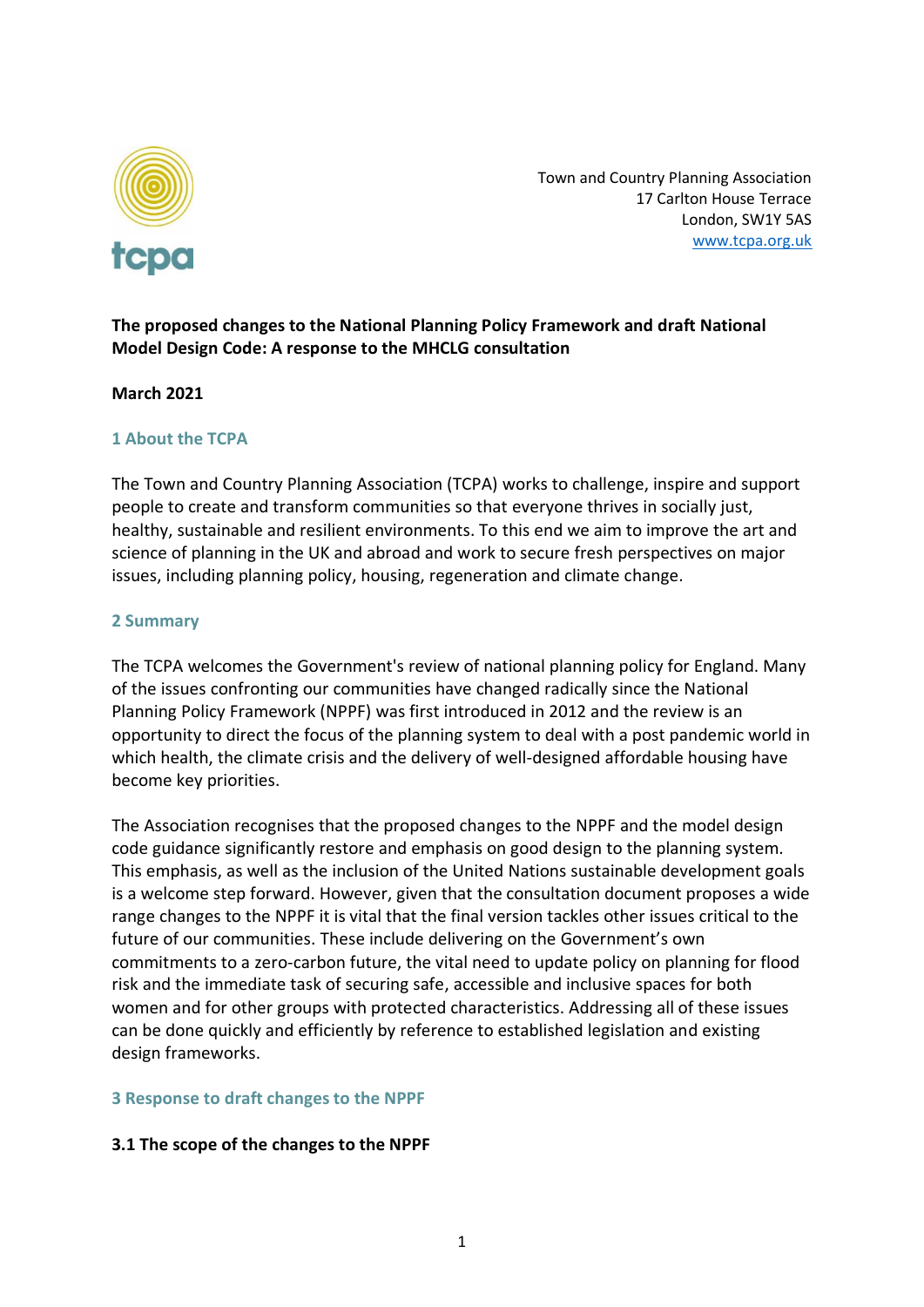The consultation document makes clear that this is a partial review of national planning policy. The proposed changes are in fact wide ranging with a broad set of priorities from promoting beautiful design to the detail of the application of Article 4 directions and preservation of public statues. It is disappointing, therefore, that the consultation does not address, in any detail, vital issues such as the practical delivery of the Government's zerocarbon target. There are also other significant areas like policy on town centres where changes to permitted development rights will make large parts of the existing policy approach in Chapter 7 of the NPPF redundant.

Many of these issues, such as planning for climate change, will remain fundamental priorities for national planning policy whatever the outcome of planning reform. It is vital, therefore, that they are addressed now.

## **3.2 Sustainable development and purpose of the planning system**

The TCPA strongly welcomes the inclusion of the United Nations sustainable development goals (SDGs) in the National Planning Policy Framework. The UN SDGs should form a golden thread running through all policy in the NPPF and should be translated into specific priorities for plan making in paragraph 20. Describing these goals as relevant to planning 'at a very high level<sup>'1</sup> is, however, unhelpful and reduces their relevance to decision-making. The NPPF should directly reference the specific measurable targets that support the SDGs.

There are tangible benefits to this approach in terms of outcomes for communities by, for example, the inclusion of the UN SDG  $5<sup>2</sup>$  on equality for women and girls. Currently the NPPF contains no mention of the wider importance of equality or any mention of the needs of specific groups including ethnic minorities, women or LGBTQI people. There is a real opportunity to get practical changes now by embedding equality into the outcomes of planning decisions. The NPPF should ensure all planning policy and decisions support the SDG on equality by, for example, the rigorous application of the Public Sector Equality duty. This will also ensure that the needs of groups with protected characteristics, including race, age, disability and sexuality, are met. Promoting equality should be key strategic policy priority in paragraph 20 of the NPPF and represented as key design outcome in Chapter 12. Action to secure places which are safe, accessible for those with protected characteristics means planning for the majority of citizens in England in a new and more inclusive way.

# **3.3 The promotion health and wellbeing as key strategic priority for planning**

There is now a powerful evidence base to demonstrate the relationship between people's mental and physical health and the design of homes and the wider built environment<sup>3</sup>. Planning plays a major and positive role in promoting health outcomes and in dealing with health inequalities. The current NPPF identifies the provision of adequate health facilities as a strategic priority but this is a separate issue to the wider objective of ensuring the built environment supports health outcomes and positively seeks to reduce health inequalities.

<sup>1</sup> Paragraph 7 of the draft NPPF

https://assets.publishing.service.gov.uk/government/uploads/system/uploads/attachment\_data/file/961769/ Draft\_NPPF\_for\_consultation.pdf

<sup>2</sup> https://sdgs.un.org/goals/goal5

<sup>3</sup> For example: https://www.england.nhs.uk/publication/putting-health-into-place-executive-summary/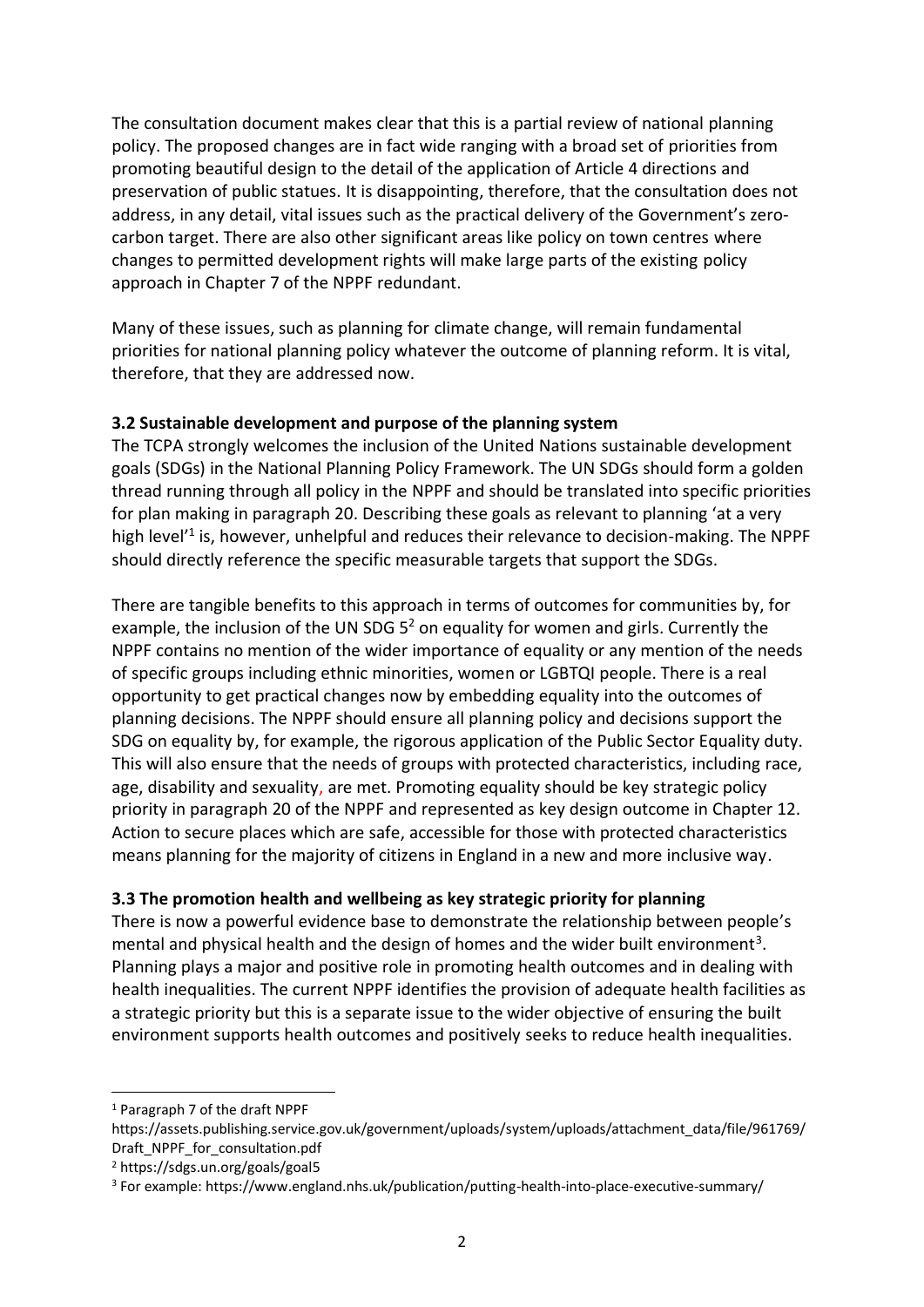As a minimum the NPPF should acknowledge the statutory duty for the Secretary of State under Section 12 of the Health and Social Care Act 2012. It should then set out health improvement and health inequalities in paragraph 20 as a strategic priority for plan making. The subsequent language of the NPPF, particularly in Chapter 12 on design and Chapter 9 on transport needs to be altered to consistently emphasise the importance of health improvement and reducing health inequalities.

## **3.4 Climate change and zero carbon**

The planning system plays a vital role in delivering the actions to both mitigate and adapt to climate change. On climate mitigation the Association welcomes the inclusion of generalised reference to climate mitigation in the proposed changes to paragraph 11. However, to drive practical action the NPPF needs to set out a comprehensive approach to carbon handling and policy options based specifically on the achievement of the Government's recent commitments to the net zero target. Planning policy should also reflect the Committee on Climate Change's recognition of the key role local government plays in meeting our emission reductions and to the declaration of hundreds of climate emergencies by communities throughout England.

The proposed changes in chapter two of the NPPF need, therefore, to go further if the Government is to make sure the planning system delivers on the objectives of the 2008 Climate Act. The NPPF must ensure that all decisions deliver on the 2050 net zero target providing a clear direction of travel that will drive the transformation in the design, location and energy systems of all new development and the regeneration of existing places.

To this end, the NPPF must make plain that all policies, plans and decisions must deliver on the objectives of the Climate Act. To achieve that the following wording should be inserted into chapter two after the current paragraph eight:

*Climate change is the greatest long-term challenge facing the world today. Addressing climate change is therefore the Government's principal concern for sustainable development. For the avoidance of doubt, achieving sustainable development includes securing the mitigation of, and adaptation to, climate change. All planning strategies, and the decisions taken in support of them, must reflect the Government's ambition to help business and communities build a zero-carbon future and prepare for the impacts of climate change. Accordingly, planning policies and all planning decisions must be in line with the objectives and provisions of Climate Change Act 2008 including the 2050 net zero carbon target.*

NPPF policy should clarify how carbon accounting should be handled in the planning process, create greater encouragement for renewable energy and clearly signal the damaging impact of certain energy minerals. Significant policy change is necessary to show the kind of leadership needed in the run up to the COP 26 United Nations climate conference. The TCPA has made a separate and detailed joint submission with the Centre for Sustainable Energy and other partners<sup>4</sup> which demonstrates the necessary changes to fully align the planning system with the requirements of the 2008 Climate Act<sup>5</sup>.

<sup>4</sup> https://www.tcpa.org.uk/Handlers/Download.ashx?IDMF=81cf6c97-3678-44c9-ba54-48b5d59df331

<sup>5</sup> https://www.tcpa.org.uk/blog/last-chance-to-unite-on-climate-action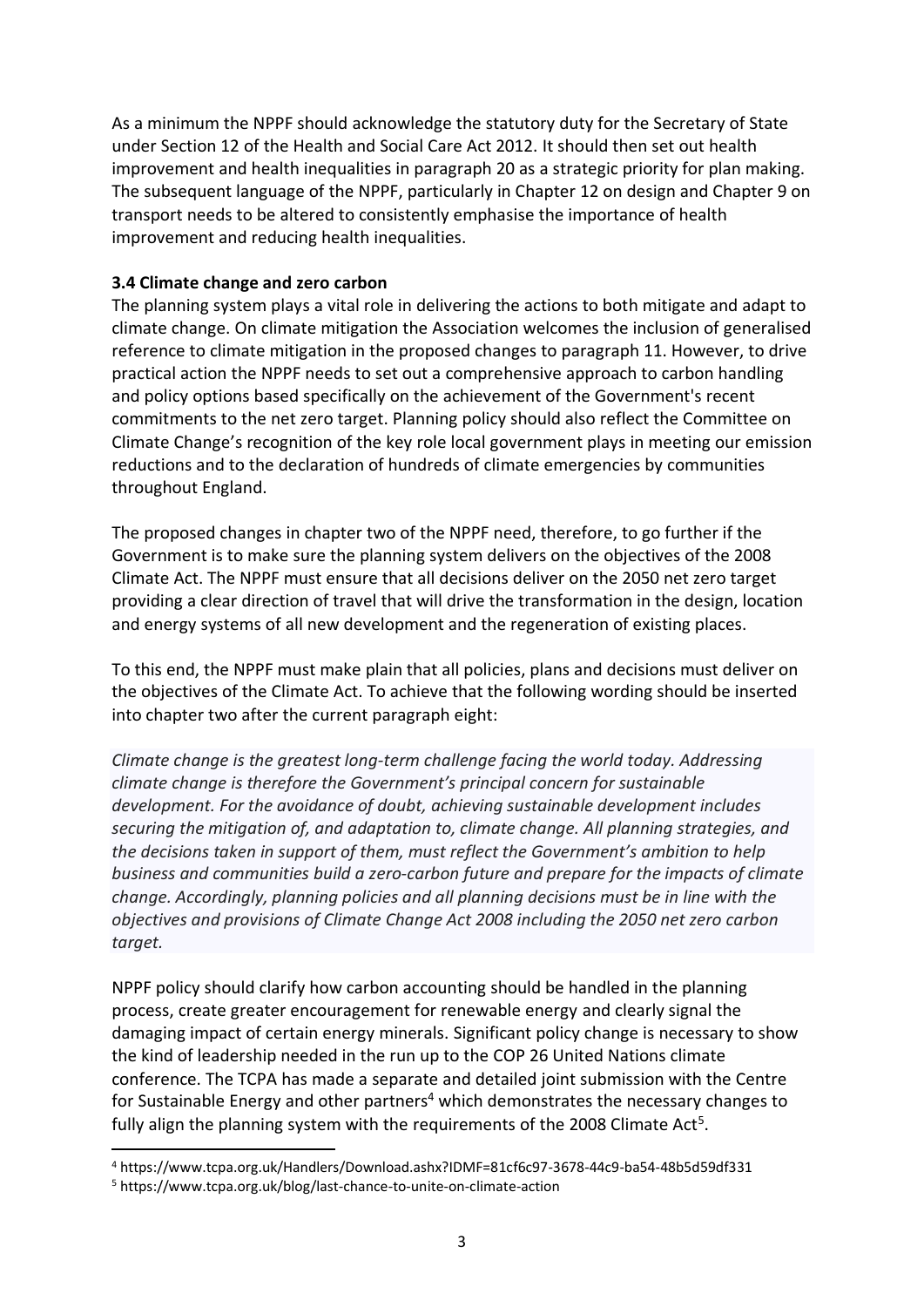## **3.5 Climate change and planning for flood risk**

The Planning White Paper states that there has been an internal government review of planning for flood risk [paragraph 3.23 of the 'web accessible' version]. However, the revised NPPF shows no attempt to strengthen national policy on climate adaptation in general or particularly on planning for flood risk. The proposed minor clarifications fall far short of preparing the planning system for the rapidly growing impact of severe weather and the need to relocate coastal communities due to the risk of sea level rise. Nor has there been any attempt to provide clear policy support for specific building scale flood resilience measures despite such frameworks being advocated for by the insurance industry.

In the decade since the first publication of the NPPF the planning policy approach to dealing with climate change adaptation has been static despite the findings of a series of authoritative reports $6$  advocating, for example, for the adoption of national resilience standards. The TCPA's own research<sup>7</sup> has highlighted the inconsistent implementation of national policy on flood risk. This is partly because national policy requires clarification and also because the policy itself has not been updated to reflect scientific consensus on the growing scale of climate impacts. NPPF policy now requires urgent and wholesale review to protect communities, to avoid the growing cost to the UK economy and to allow the basic operation of the insurance industry. The NPPF should emphasise eight policy priorities for building national resilience to climate impacts:

- 1. A strong presumption against any development in category 3 floodplains to be applied before the sequential and exception tests. A related strengthening of the exception test to consider the availability of affordable flood insurance to any proposed new development<sup>8</sup>.
- 2. A stronger requirement to plan for the future extent of floodplains based on the Environment Agency's climate change flood risk allowances. Local plans (and any future zonal plans) must clearly express in map form the future extent of floodplains and expected coastal realignment in line with the Government time horizon, set out in the allowances, of 2125. Plans must fully reflect the provisions and principles of the Government's 2020 Flood and Coastal Erosion Risk Management Strategy<sup>9</sup>.
- 3. The need for all development, including that under 10 housing units, to demonstrate full compliance with the sequential and exception tests. Recent research by the TCPA<sup>10</sup> demonstrated a worrying failure to apply basic NPPF policies. One likely cause of this is the confusion generated by the wording of paragraph 164 (now para 167) of the NPPF which exempts 'minor' development from the sequential and exception tests. As a result, the NPPF should cease to use the term 'minor'

<sup>9</sup> https://www.gov.uk/government/publications/national-flood-and-coastal-erosion-risk-management-

<sup>&</sup>lt;sup>6</sup> Including th[e Jenkins Review](https://eur03.safelinks.protection.outlook.com/?url=https%3A%2F%2Fwww.gov.uk%2Fgovernment%2Fpublications%2Fsurface-water-and-drainage-review-of-responsibilities&data=04%7C01%7CHugh.Ellis%40tcpa.org.uk%7C0fc7a3b30409407a58ef08d8ee197c2d%7C7c8d1c3e6a2e4c60a232abd20d6e90ad%7C0%7C0%7C637521141409616705%7CUnknown%7CTWFpbGZsb3d8eyJWIjoiMC4wLjAwMDAiLCJQIjoiV2luMzIiLCJBTiI6Ik1haWwiLCJXVCI6Mn0%3D%7C1000&sdata=KwQNCCmW25gwFDN%2BC88kxQu0SJqGhkipmgv5Tx30aiU%3D&reserved=0) (SuDS recommendations) and the **EFRA select committee review** (cumulative development) and successive reports of the Adaptation Sub Committee.

<sup>7</sup> https://www.tcpa.org.uk/blog/blog-loss-of-skills-and-power-is-local-government-critically-unprepared-forthe-climate-crisis-jessi

<sup>8</sup> Development which is not covered by the FloodRe scheme

strategy-for-england--2

 $10$  Ibid.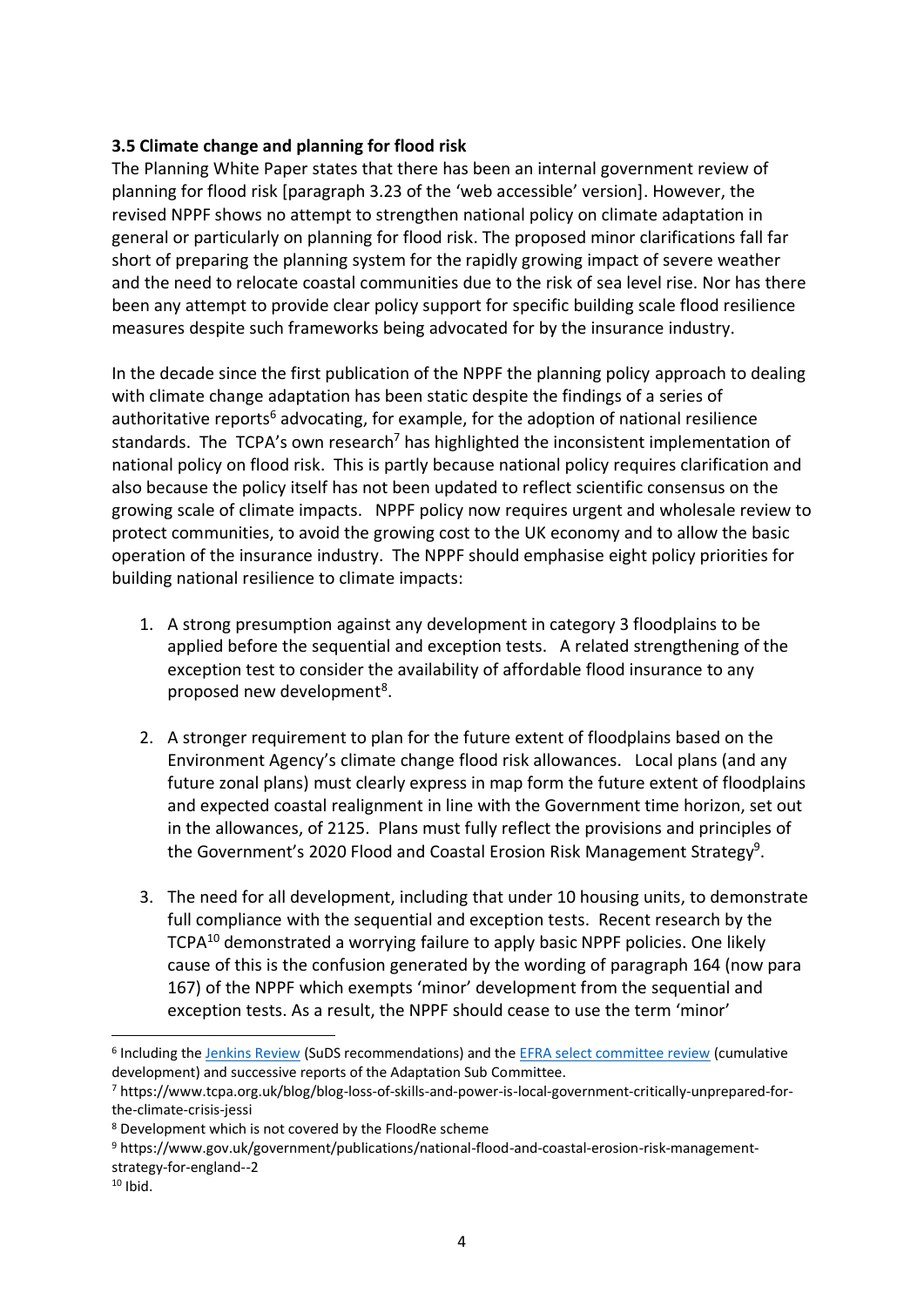development or should clearly explain in foot note 55 of the draft NPPF that 'minor' does not mean housing development of less than 10 units.

- 4. A direct policy obligation to identify those communities who will be required to relocate from vulnerable coastal areas during the next 50 to 100 years and a clear strategic approach to identifying the necessary new housing growth areas.
- 5. A new requirement for local plans to identify specific site allocations for the development of strategic natural flood risk measures.
- 6. The NPPF should place a clear expectation on the use of Ggreen SuDS on all new development, rather than focusing only on major development and development in flood risk areas. SuDS are the best tool for ameliorating the cumulative impacts of small-scale development. There is also evidence that the flood risk benefits of smallscale SuDS are often greatest when deployed in the middle and upper drainage catchments, not at the bottom of drainage catchments where flood risk areas tend to be. NPPF policy should require SuDS on all smaller scale development where they are likely to have real benefits to reducing overall surface water flood risk. The NPPF should clearly prescribe those circumstances where planning applications need to be supported by a sustainable drainage assessment.
- 7. The introduction of a nationally approved set of building resilience standards such as those advocated by Construction Industry Research and Information Association,<sup>11</sup> which can be applied by local authorities to development likely to be at risk from, for example, surface water flooding. The application of these standards would be in the context of strong national policy to ensure development in flood risk areas is avoided, alongside the requirements for SuD's.
- 8. The NPPF must urgently clarify the use of LDO's in areas of severe flood risk and particularly their application to relax occupancy conditions on static caravans. Current practice illustrates a profound failure to understand how such changes can endanger life and undermine wider long-term plans for building flood resilience

# **3.6 Beauty in design.**

The TCPA supports the inclusion in Chapter 12 of the idea of 'beautiful homes and places' as a national policy priority for the planning system. We recognise, however, that unlike equality where legal frameworks provide certainty on definitions, 'beauty' in the built environment will always be a deeply contested concept. While there is a greater cultural consensus about beauty in landscapes and the natural environment in the built environment 'beauty' is often represented by fundamentally opposed design traditions.

**For the TCPA 'beauty' is framed by a fusion of form and function in the context of social justice and democratic decision making**. That is the heart of the Garden City design philosophy and we believe the NPPF should directly reference the Garden City principles as one of the most effective ways of transforming design outcomes. The late Sir Roger

<sup>11</sup> https://www.ciria.org/ItemDetail?iProductCode=C790F&Category=FREEPUBS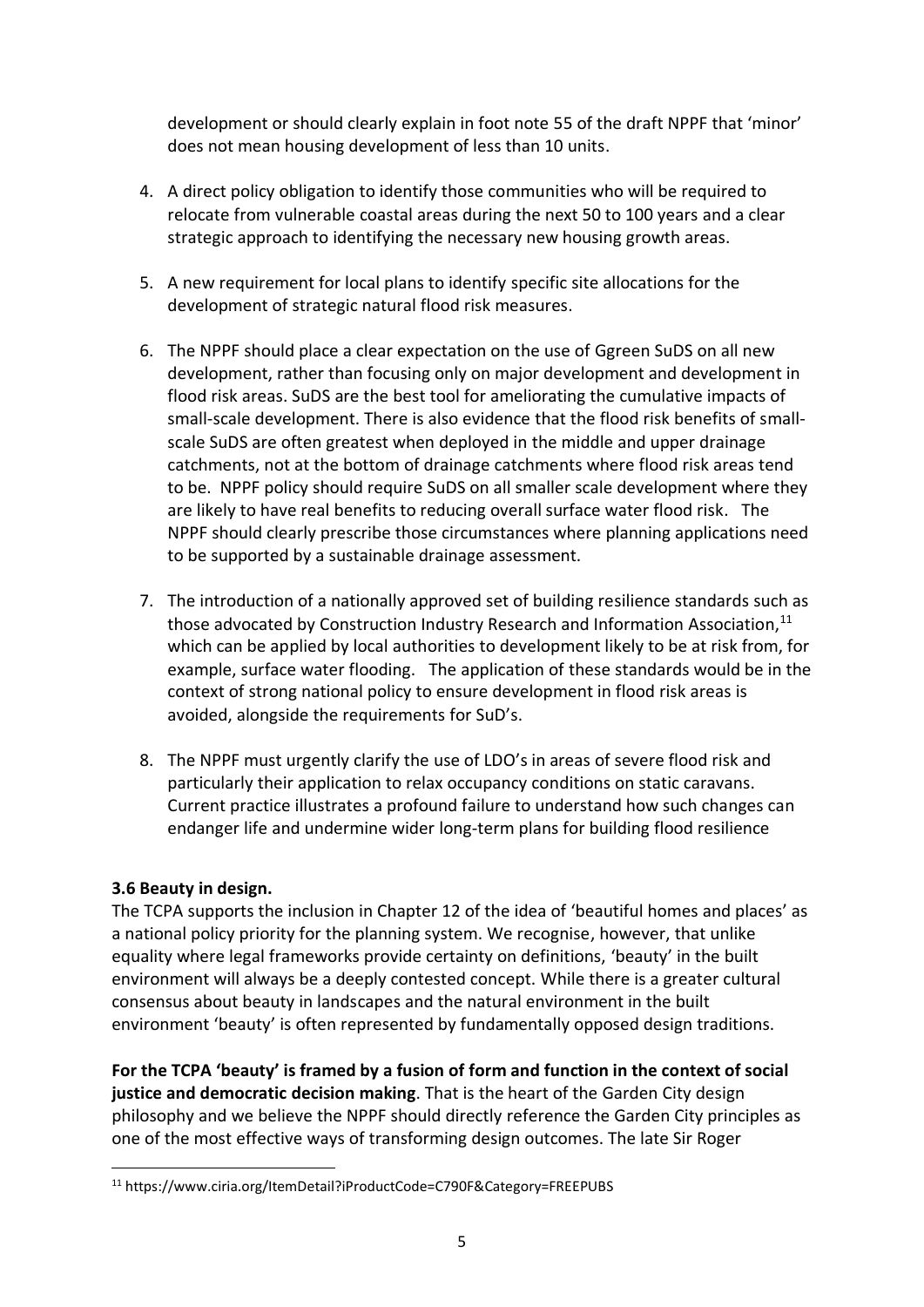Scruton's Building Better Building Beautiful Commission was much taken with John Ruskin's commitment to beauty. But Ruskin's commitment was founded on social justice and on the rejection of monotonous pattern book design. So, while the emphasis on good design must be welcomed the risk is that codifying what 'beauty' means will become a checklist rather than the starting point of creative design. It is significant that this has been the fate of many previous attempts to codify good design from the 1919 Tudor Walters report onwards.

To help provide clarity for communities and practitioners, the NPPF should be amended to make clear whether the Government believes that the full implementation of the design code guidance equates to the achievement of 'beautiful design'. The NPPF should also make clear that while aesthetic beauty in design is an important ideal it also needs to be balanced by basic issues of functionality. This is particularly important in terms of health and wellbeing and in response to the climate crisis. Good design is about much more that about the acceptability or otherwise of particular housing design types.

#### **3.7 Article 4 directions and the future of town centres.**

Paragraph 53 of draft NPPF makes significant changes to the application of Article 4 directions which currently allow local authorities to restrict permitted development where it can undermine locally set planning priorities. The new proposed policy test is draconian because it sets the bar for the application of such orders too high by using language such as 'wholly unacceptable', or where impacts are of 'national significance'. As a result, the policy further strips away effective powers from local government over the control of their own communities. The impact on democracy will be even more severe because when the new Class E permitted development regime is introduced it is our understanding that all existing Article 4 directions will fall and have to be remade under the new guidance.

The wording of paragraph should be amended to reflect legislation for Article 4 directions as outlined in Schedule 3 of the Town and Country Planning (General Permitted Development) (England) Order 2015. The order allows a local authority to introduce an Article 4 direction where it considers that the development to which it relates would be prejudicial to the proper planning or amenities of their area. Given the Government's desire for brevity in national policy, and that this legal definition is precise, it is unclear why any policy is necessary in the NPPF.

#### **3.8 Strategic growth**

The proposed changes to paragraph 22 provide some welcome but brief clarifications on the longer time scales which need to be applied to the planning of large-scale development. However, an important opportunity has been lost to clarify the application of viability testing to the very long-time scales necessary when strategically planning new communities. This uncertainty has undermined the ambitions of several local authorities who were proposing strategic growth options. The TCPA has set out the detailed changes to national planning policy to support a more effective delivery or long-term large-scale development in our recent report 'Unlocking Large Scale Growth'<sup>12</sup>.

#### **4 Response to draft model design code guidance**

<sup>12</sup> https://www.tcpa.org.uk/Handlers/Download.ashx?IDMF=55fd711c-e9fb-4aed-b753-817bb8f9b3ce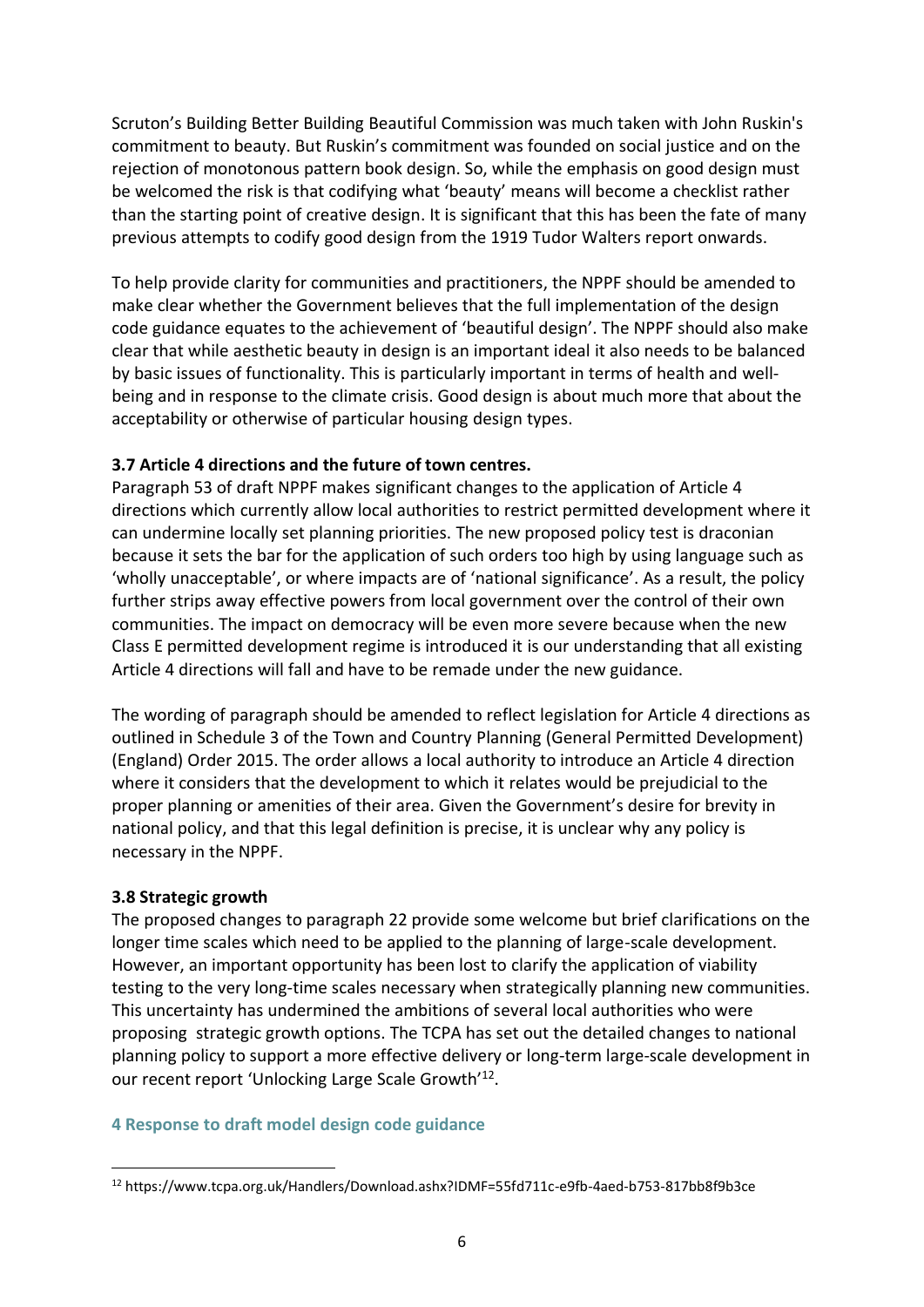The TCPA welcomes the Government's commitment to good design set out in the National Model Design Code guidance document. A great deal of the content provides a useful basis for improving design quality in the creation of homes and places. However, there are risks that guidance, when read alongside the policy which empowers it in the NPPF, will prioritise aesthetics over functionality. This may not be the intention, but it is vital that the way the built environment operates to deliver inclusive and zero carbon outcomes is given equal weight to the visual impact of new homes. The TCPA has two specific reservations which surround both the content and the implementation of the design code guidance.

## **4.1 Content**

The design guidance should be strengthened on issues such as zero carbon, on flood resilience standards and on health inequalities. For example, it is important to establish precisely how the application of the design code principles will deliver on the wider ambition for a net zero carbon target or in precisely what circumstances building scale resilience measures should be required.

The greatest weakness of the design guidance is that it assumes, as Figure 2 of the guidance demonstrates, that a basket of issues on standards in homes and on resource use are outside of the scope of the design code process because these standards are assumed to be dealt with elsewhere. That is not a safe assumption since these other Government endorsed frameworks of standards are very often voluntary or simply absent as in case with building scale resilience. The exclusion of these elements from the design process could significantly skew the final outcomes undermining critical aspects of functionality such as zero carbon or light and space standards.

This could lead to extremely poor design outcomes. For example, a design code could be developed with no reference to the voluntary national space standards or without reference to basic light standards. Conversely the incorporation of these standards has a profound impact on the design and density of new housing development. If form and functionality are the components of good design then both need to be fully considered in a holistic design approach. There should be no sense, as paragraph 203 appears to imply, of trading off aesthetic designs from requirements for energy efficiency or relegating vital issues such as zero carbon or flood risk to 'contextual' matters. Given the scale of the climate and ecological emergencies national design guidance should set out **requirements** for buildings and places. Overall, the guidance is still too provisional so that passive energy design and local low energy networks are elements which local codes *'might include'*. In fact, they are essential design requirements if we are to meet the Government's zero carbon commitments.

The TCPA has produced a minimum set of housing standards in the Healthy Homes Principles<sup>13</sup>. We strongly urge that these are included as an integral part of the guidance. As we set out in section 3.6 of our response, we also strongly recommend that the design code guidance references and integrates the ambitions of the Garden City Principles.

<sup>13</sup>https://www.tcpa.org.uk/Handlers/Download.ashx?IDMF=3ecf26b8-a418-4bae-83d2-3ec1b624d3e6